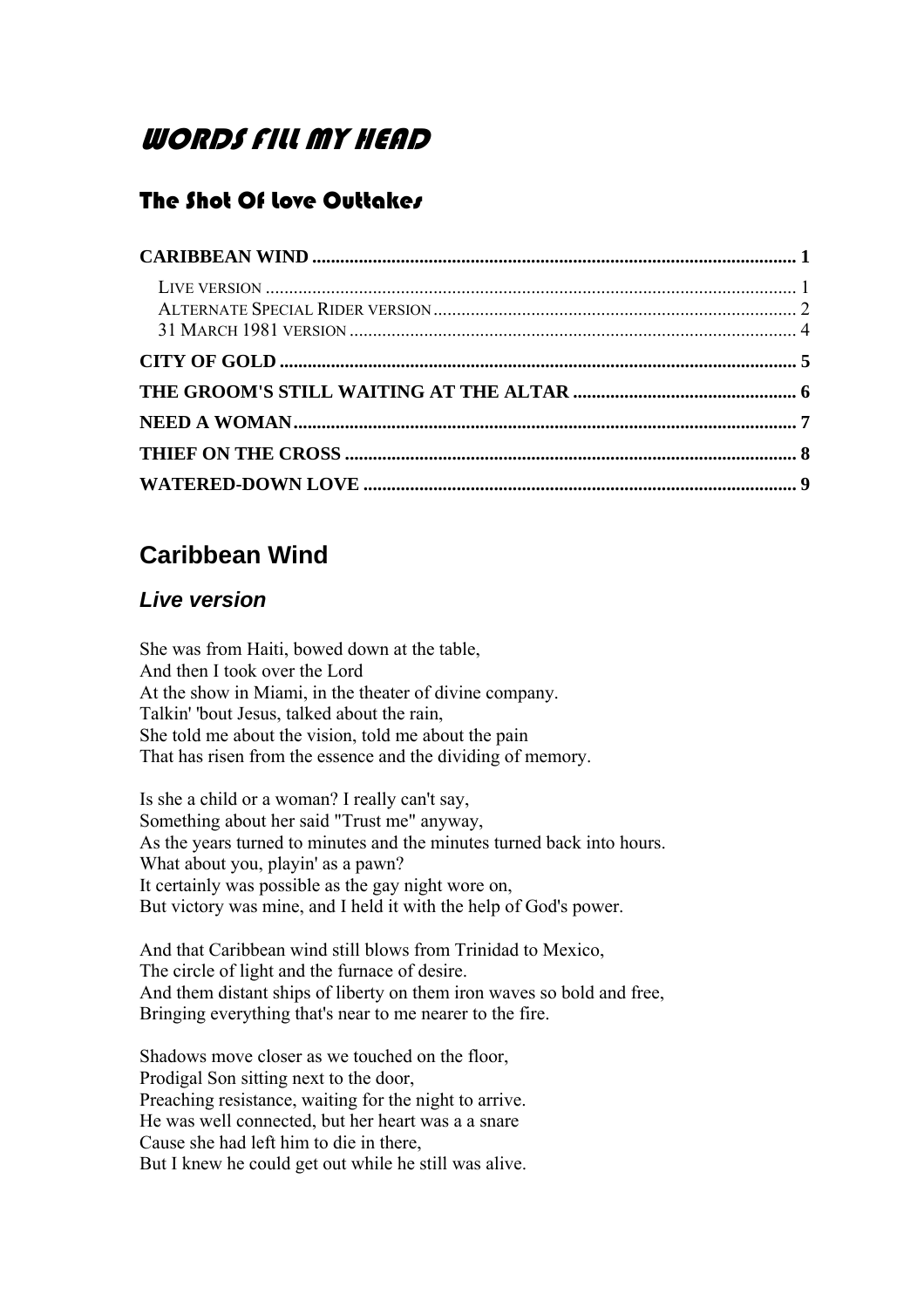Stars on my balcony, buzz in my head, Slayin' Bob Dylan in my bed, Street band playin' "Nearer My God To Thee" She never did see me where the mission bells ring, She said "I know what you're thinking, but there ain't a thing" You can do about it, so you might as well agree to agree"

And that Caribbean wind blows hard from the Valley Coast into my backyard, Drivin' all your love to the furnace of desire. And them distant ships of liberty on them iron waves so bold and free, Bringing everything that's near to me nearer to the fire.

Atlantic City by the cruel sea, I hear a voice cryin' "Daddy" I always think it's for me, But it's only the silence in the buttermilk hall that call, Bearin' new messages, bringing evil reports Of rioting armies and time that is short, And earthquakes and train wrecks and death-threats written on walls.

Would I have married her? I don't know I suppose, She had bells in her braids and they hung to her toes. The curtain was rising and, like they say, the ship will sail at dawn. And I felt it come over me, some kind of glow, My voice said "Come on with me girl, I got plenty of room" But I know I'd be lyin', and besides she had already gone.

And that Caribbean wind still howls from Tokyo to the British Isles, We never walked in to that furnace of desire. And them distant ships of liberty on them iron waves so bold and free, Bringing everything that's near to me nearer to the fire.

[Source: The Telegraph # 1, lyrics as performed 12 November 1980 at the Fox Warfield Theatre in San Fransisco, California]

[TOP]

### *Alternate Special Rider version*

She was from Haiti, fair brown and intense. She was a friend of both busboys and presidents. I was playing a show in Miami, in the Theater of Divine Comedy. I told her about Jesus, I told her about the rain, She told me about division, she told me about the pain That had arisen from the ashes and abided in her memory.

Was she a child or a woman? I really can't say, There was something about her, she trusted me anyway, As the judge and the jury were meeting with the man of the hour. It looked like I was sleeping and they thought that I was,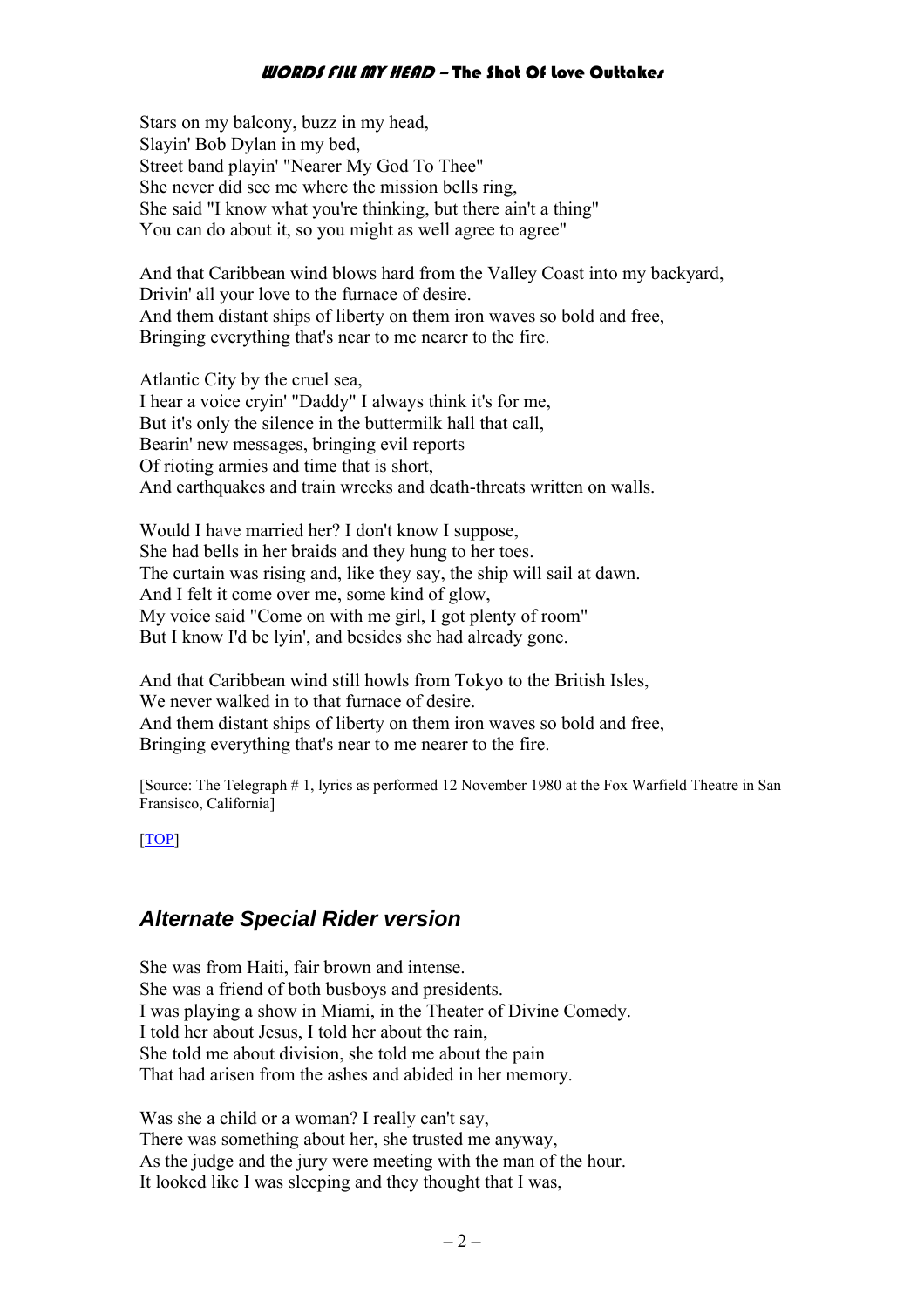But I was paying attention, like a rattlesnake does, When he hears footsteps trampling on the flowers.

And that Caribbean wind still blows from Mexico to Ciracauo, >From Chinatown to the furnace of desire. And them distant ships of liberty on them iron waves so bold and free, Bringing everything that's dear to me nearer to the fire.

Shadows move closer as we touched on the floor, Prodigal Son sitting next to the door, Preaching resistance, and waiting for the night to arrive. He was well connected, but his heart was a a snare As she left him to die in there, But I knew he could get out while he was still alive.

Stars on my balcony buzzing my head, Door knob turning, heat in my bed. Street band playin' "Nearer My God To Thee" We met in secret where the mission bells ring, She said "I know what you're thinking, but there ain't a thing You can do about it, so you might as well agree to agree"

And that Caribbean wind still blows from Mexico to Ciracauo, From Chinatown to the furnace of desire. And them distant ships of liberty on them iron waves so bold and free, Bringing everything that's dear to me nearer to the fire.

Atlantic City by the cruel sea, I hear a voice calling "Daddy", I always think it's for me, But it's only the silence in the buttermilk hills that call, Every new messenger brings his evil report About rioting armies and time that is short, And train wrecks and earthquakes and hate words written on walls.

Would I have married her? I don't know I suppose, She had bells in her braids and fire in her clothes. The curtain was rising and, like they was saying, the ship would sail at dawn. Then I felt it come over me, some kind of gloom, I was going to say "Come home with me girl, I got plenty of room" But I knew I'd be lyin', and besides she'd already gone.

And them Caribbean winds still howl from Borneo to the British Isles, From Chinatown to the furnace of desire. And those distant ships of liberty on iron waves so bold and free, Bringing everything that's dear to me nearer to the fire.

[Source: John Roberts]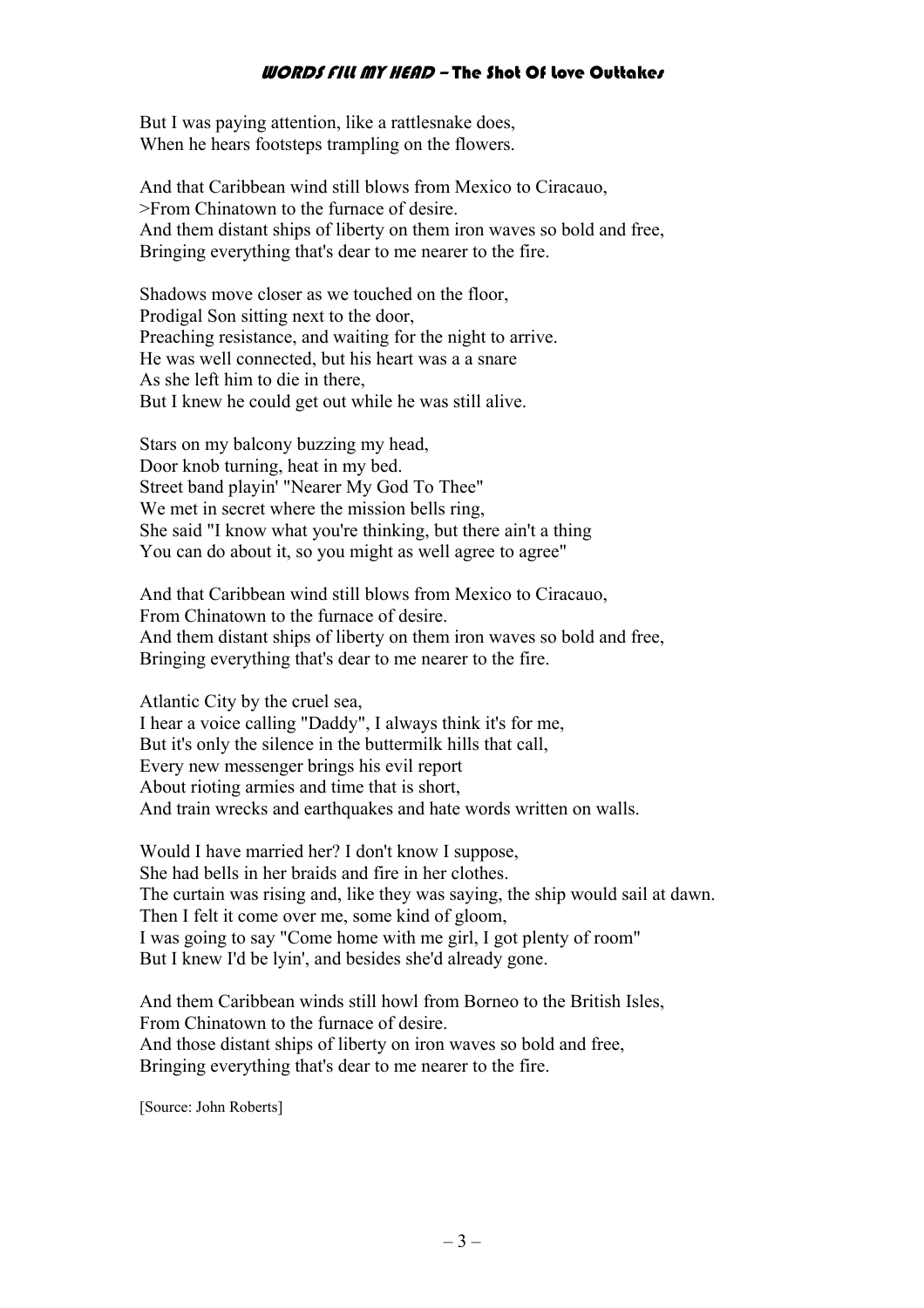### *31 March 1981 version*

She was well rehearsed, fair brown and blonde, She had friends who were bus boys and friends in the Pentagon, Playing a show in Miami, in the Theatre of Divine Comedy. Talking to shadows where the stop in the rain, I could tell she was still feeling the pain, Pain of rejection, pain of infidelity.

Was she a child or a woman, I can"t say which, One to another she could easily switch, Couples were dancing and I lost track of the hours. He was well prepared, I knew he was, Paying attention like a rattlesnake does, When he<sup>"s</sup> hearing footsteps trampling over his flowers.

And the Caribbean winds still blow, from Nassau to Mexico, From the circle of ice to the furnace of desire. And them distant ships of liberty, on them iron waves so bold and free, Bringing everything that"s near to me, nearer to the fire.

She looked into my soul through the clothes that I wore, She said , we got a mutual friend standing at the door, And you know he"s got our best interests in mind". He was well connected, but her heart was a snare, And she had left him to die in there, He had two payments due, and he was a little behind.

Well I slept in a hotel, where flies buzz my head, Ceiling fan was broken, there was heat in my bed, Street band playing . Nearer My God to Thee". We met in secret, where we drank from a spring. She said ...I know what you"re thinking, but there ain"t a thing, We can do about it, so we might as well let it be.<sup>\*\*</sup>.

And the Caribbean winds still blow, from Nassau to Mexico, From the circle of ice to the furnace of desire. And them distant ships of liberty, on them iron waves so bold and free, Bringing everything that"s near to me, nearer to the fire.

Atlantic City, two years to the day, I hear her voice crying "daddy", and I look that way, But it"s only the silence in the buttermilk hills that call. Every new messenger bringing evil report, "bout rioting armies and time that is short, And earthquakes and train wrecks and heat words scribbled on wall.

Would I have married her? I don"t know I suppose, She had bells in her braids, and they hung to her toes, But I heard my name and destiny say to be moving on.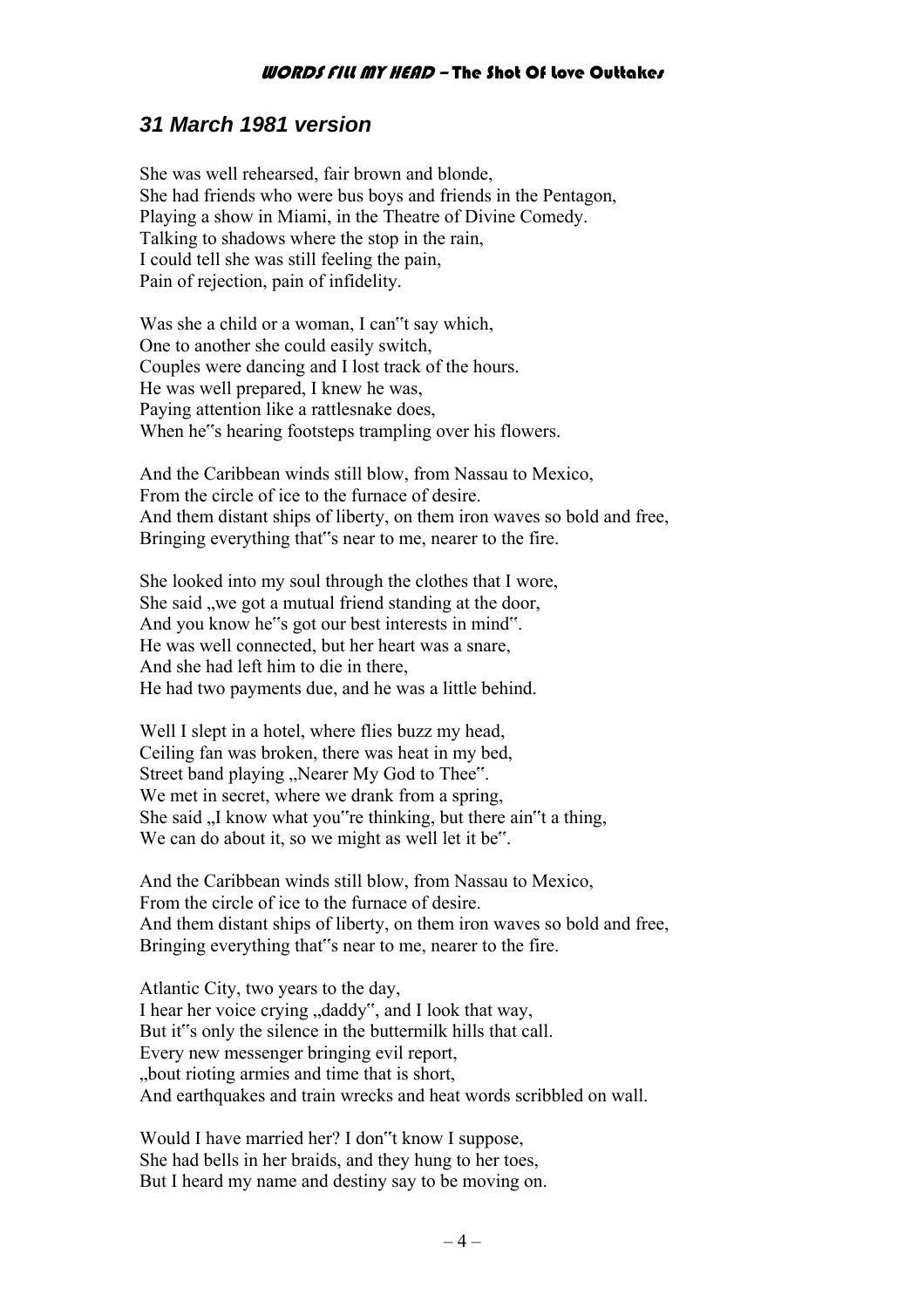Then I felt it come over me, some kind of gloom, But I say, "Come home with me girl, I got plenty of room", But I knew I"d be lying and besides she had already gone.

And them mirror being winds still blow, from Nassau to Mexico, Circle of ice to the furnace of desire. And them building ships of liberty, on them iron waves so bold and free, Bringing everything that"s near to me, nearer to the fire.

[Source: Paul Robert Thomas: Caribbean Wind]

[TOP]

## **City Of Gold**

There is a city of gold Far from the rat race Eat's at you're soul Far from the confusion And these bars that hold There is a city of gold

There is a country of light Raised up in glory Angels wear white Never know darkness Never know night There is a country of light

There is a city of love Far from this world And the stuff dreams are made of Beyond the sunset Stars high above There is a city of love

There is a city of hope Don't need no doctor Don't need no dope I'm ready and willing Throw down a rope There is a city of hope

There is a city of gold Far from this madness And the bars that hold Peace for your spirit Rest for your soul There is a city of gold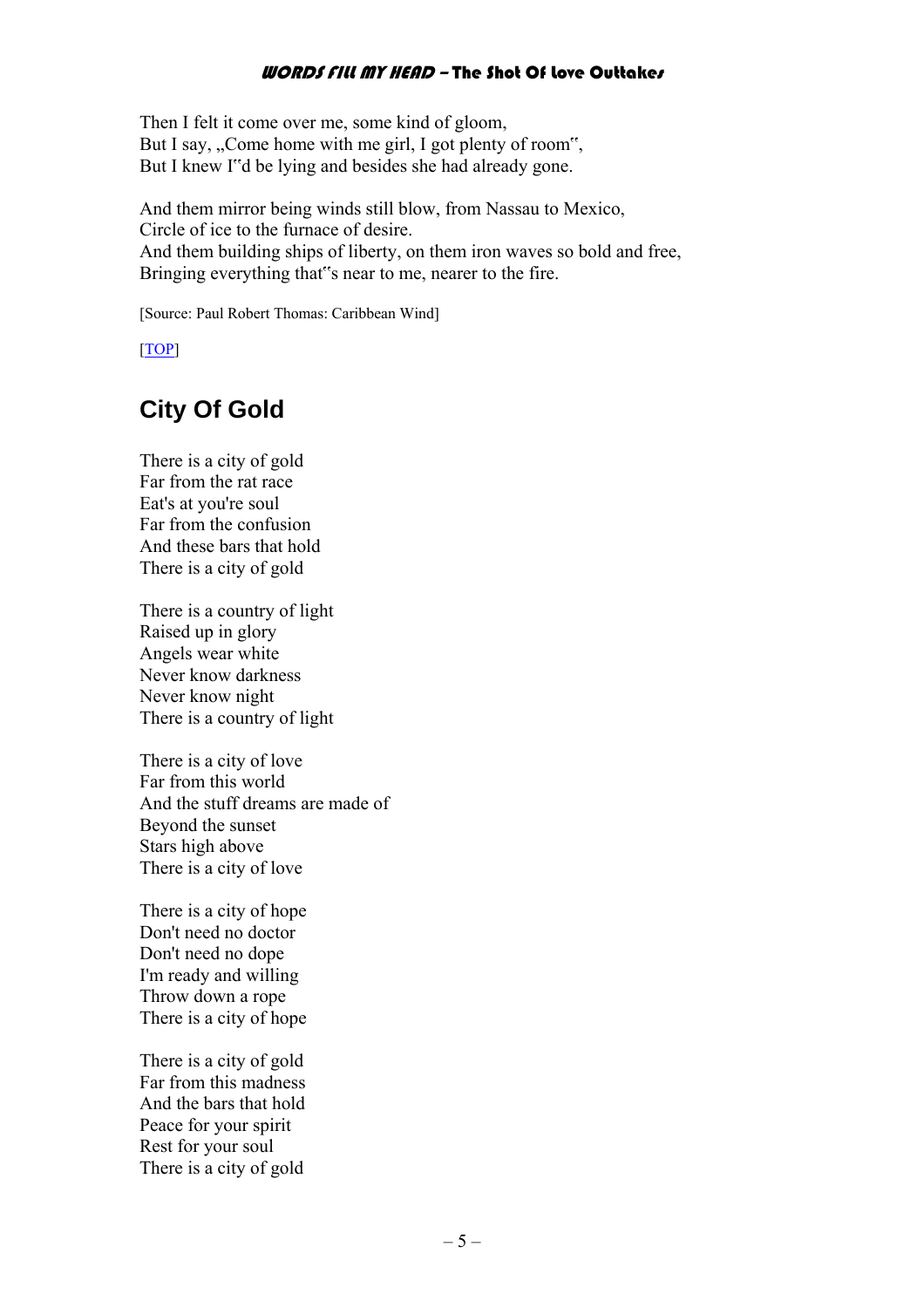[Source: Some Other Kind Of Songs]

[TOP]

## **The Groom's Still Waiting At The Altar**

Prayin' in the ghetto, face in the cement, Heard the last moan of a boxer, seen the massacre of the innocent, Felt around for the light switch, became so nauseated. Just me and an overworked dancer, between walls that are really deteriorated.

Oh, set my affections on things above, Let nothing stand in the way of that love, Not even the Rock of Gibraltar! Well, if you see her on Phantom Street, Tell her I still think she's neat, And that the groom's still waiting at the altar.

Highwaymen and hitmen, pushin', hellraisin', and robbery, Mistakin' your shyness for aloofness, your silence for snobbery. I never did get the message, I don't even know when one was sent to me, About the madness of becoming what one was never meant to be.

Oh, set my affections on things above, Let nothing stand in the way of that love, Not even the Rock of Gibraltar! Well, if you see her on Phantom Street, Tell her I still think she's neat, And that the groom's still waiting at the altar.

Well, what can I say about Claudette, that wouldn't come back home to haunt me. Finally had to give her up, about the time she began to want me. God has mercy on them who are slandered and humiliated. I'd have done anything for that woman, if she'd only made me feel obligated.

Oh, set my affections on things above, Let nothing stand in the way of that love, Not even the Rock of Gibraltar! Well, if you see her on Phantom Street, Tell her I still think she's neat, And that the groom's still waiting at the altar.

Locked into a time-zone, with a high-degree temperature, Fools counting their money, wise men standing around like furniture. There's a wall between you and what you want, you gotta leap it. Tonight you got the power to take it, tomorrow you won't have the power to keep it.

Oh, set my affections on things above,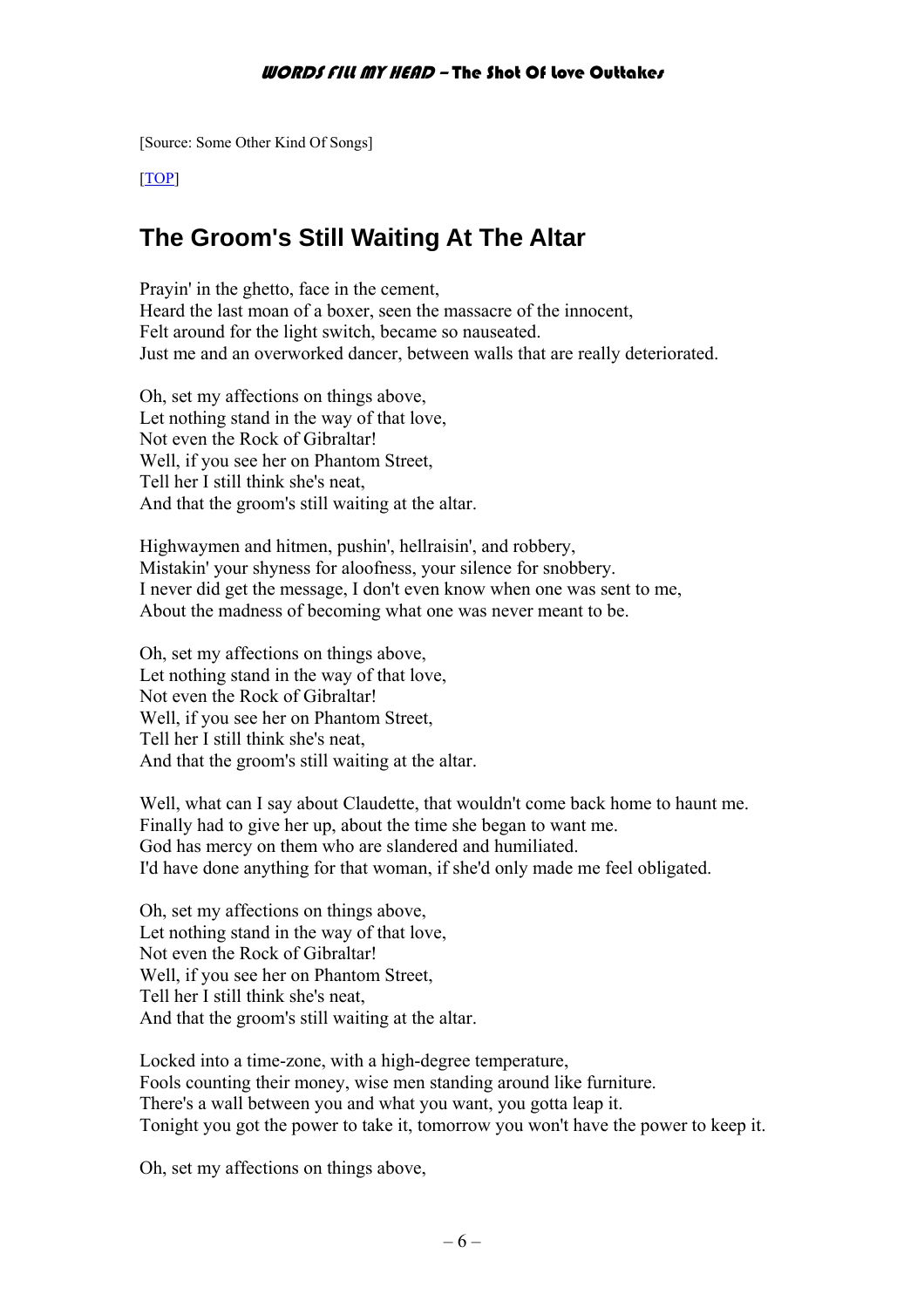Let nothing stand in the way of that love, Not even the Rock of Gibraltar! Well, if you see her on Phantom Street, Tell her I still think she's neat, And that the groom's still waiting at the altar.

Looked for the answer, found a solution, Too rich for my blood and I needed a transfusion. Don't know what I say about Claudette, she could be in the mountains or the prairies, She could be respectably married, or running a whorehouse in Buenos Aires.

Oh, set my affections on things above, Let nothing stand in the way of that love, Not even the Rock of Gibraltar! Well, if you see her on Phantom Street, Tell her I still think she's neat, And that the groom's still waiting at the altar.

[Source: The Telegraph # 6, lyrics as performed 16 November 1980 at the Fox Warfield Theatre in San Fransisco, California]

[TOP]

### **Need A Woman**

It's been raining in my mouth all day, Dripping down to me clothes, My patience is wearing thin, got a fire inside my nose. Searching for the truth the way God designed it, The truth is I might drown before I find it.

Well I need a woman, yes I do Need a woman, yes I do. Someone who can see me as I am, Give me the kind of love that don't have to be condemned And I want you to be that woman every night, Be that woman, treat me right

I've had my eyes on you baby for about five long years, You probably don't know me at all, But I have seen your laughter and I have seen your tears. Now you don't frighten me, I ain't no defendant And you look like it wouldn't hurt you none To have a man of understanding

Well I need a woman, oh don't I Need a woman, bring it home safe at last.

I've seen you standing on the corner,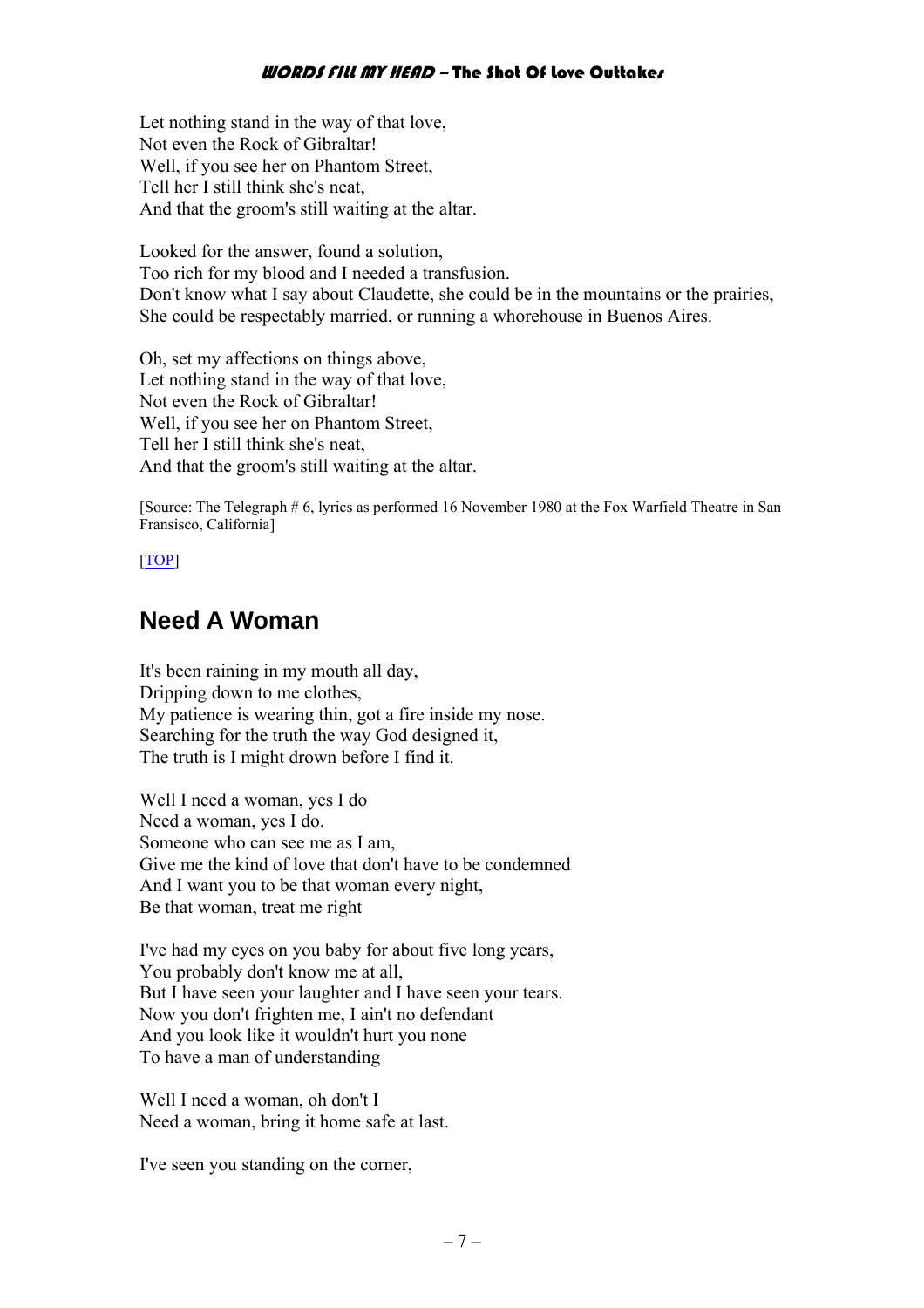Seen you sitting down in the park Been watching you in the sunshine, Walking with you in the dark.

And I want you to be that woman, treat me right Be that woman every night.

Well, if you believe in something long enough You just naturally come to think it's true. There ain't no wall you can't cross over, Ain't no fire you can't walk through.

Well, believing is all right, Just don't let the wrong people know what it's all about. They might put the evil eye on you, Use their hidden powers to try to turn you out.

Well I need a woman, just to be my queen. Need a woman, black, white, yellow, brown or green

Riding out with me at midnight Like two Spanish desperados Gazing down upon the futile world in her Cadillac Eldorado We will penetrate the storm in search of truth that has not been tested But she better bring along her checkbook just in case we get arrested

And I want you to be that woman, treat me right Be that woman every night

[Source: The Telegraph # 19]

[TOP]

## **Thief On The Cross**

There's a thief on the cross his chances are slim There's a thief on the cross I wanna talk to him

Well everybody's been diverted Everybody's looking the other way Everybody's attention is divided Well they may not afford to wait There's a thief on the cross his chances are slim There's a thief on the cross I wanna talk to him

Wanna ask him 'bout his mother Wanna ask him 'bout his ways Wanna ask him 'bout to talk to himself If it's time it didn't go too well There's a thief on the cross his chances are slim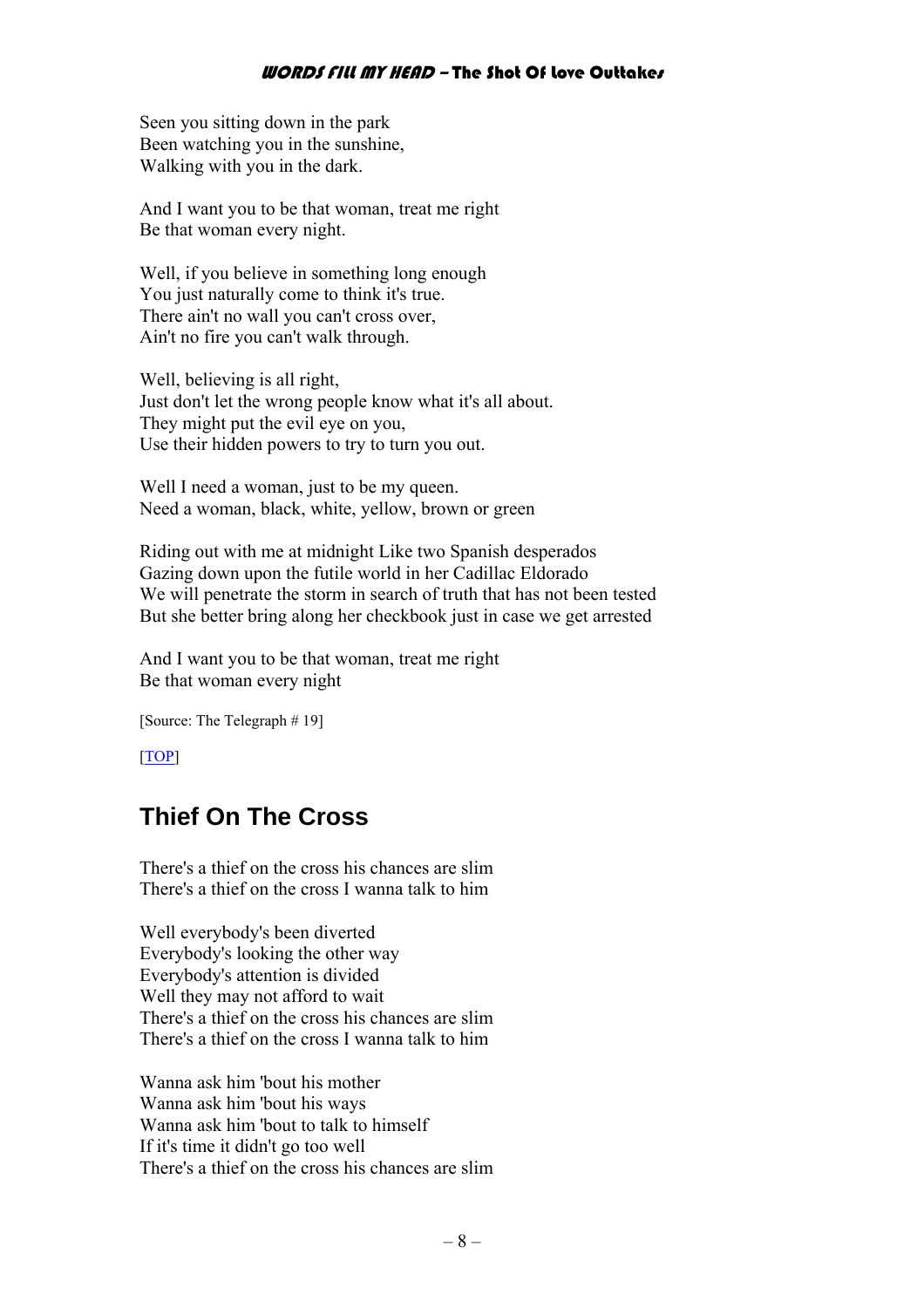There's a thief on the cross I wanna talk to him

Well, everybody's not too excited Don't be too surprised Head for the town and you can see it well And it's rising in his eyes There's a thief on the cross his chances are slim There's a thief on the cross I wanna talk to him

Now there's winning, ruling and readin' Everybody goes sinning by the rules There's a secret to excite you Whether Iran or Mexico There's a thief on the cross his chances are slim There's a thief on the cross I wanna talk to him

[Source: Some Other Kind Of Songs]

[TOP]

### **Watered-Down Love**

Love that's pure hopes all things, Believes all things, won't pull no strings, Won't sneak up into your room, tall, dark and handsome, Capture your soul and hold it for ransom.

You don't want a love that's pure You wanna drown love You want a watered-down love

Love that's pure, it don't make no false claims, Intercedes for you 'stead of casting you blame, Will not deceive you or lead you into transgression, Won't write it up and make you sign a false confession.

You don't want a love that's pure You wanna drown love You want a watered-down love

Love that's pure won't lead you astray, Won't hold you back, won't get in your way, Won't pervert you, corrupt you with foolish wishes, Won't make you envious, won't make you suspicious.

You don't want a love that's pure You wanna drown love You want a watered-down love